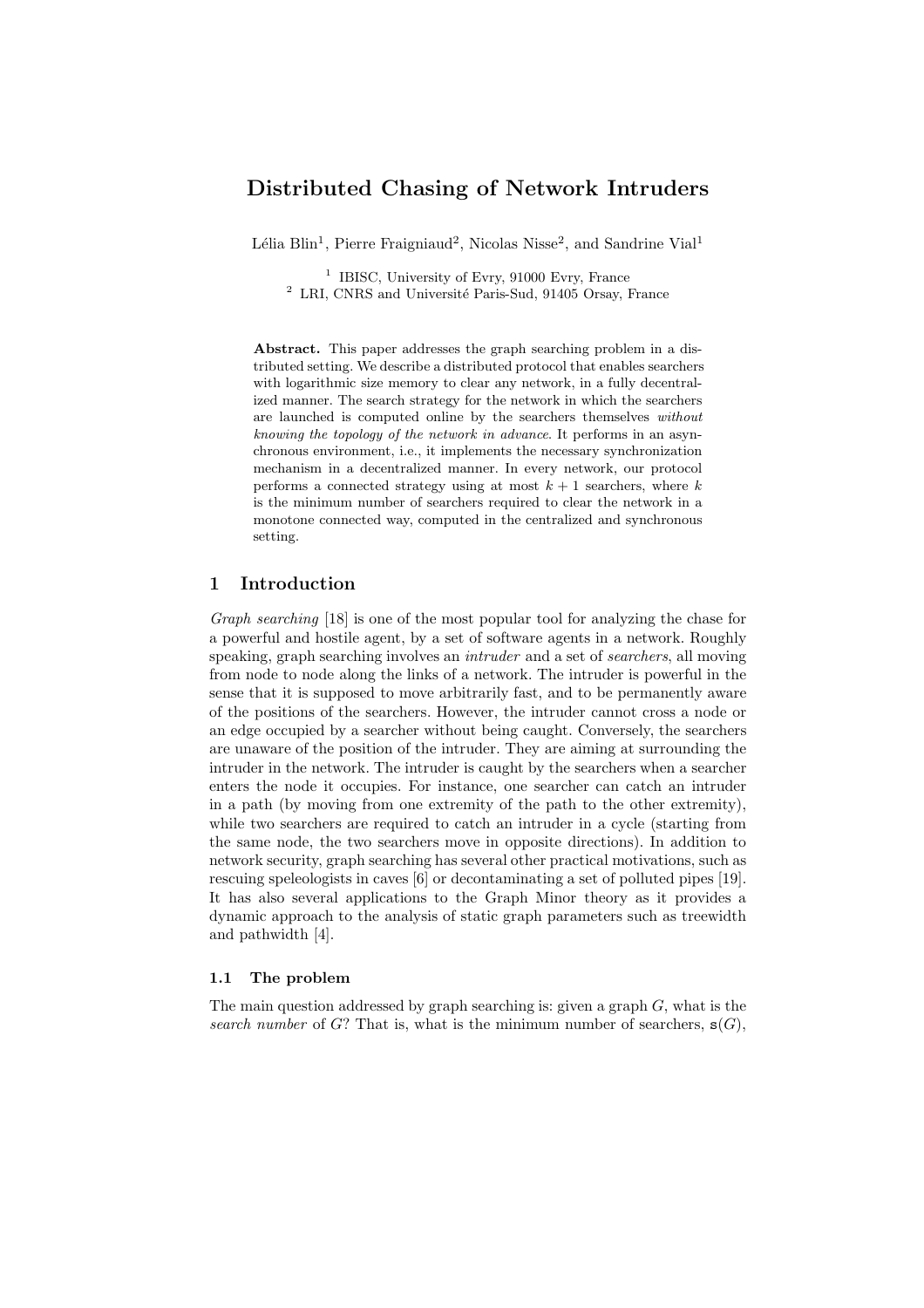required to *clear* the graph  $G$ , i.e., to capture the intruder? This question is motivated by, e.g., the need for consuming the minimum amount of computing resources of the network at any time, while clearing it. The decision problem corresponding to computing the search number  $s(G)$  of a graph G is NP-hard [18], and NP-completeness follows from [5, 16]. Computing the search number is however polynomial for trees [17, 18], and the corresponding *search strategy* can be computed in linear time [20]. In fact, the search number of a graph is known to be roughly equal to the pathwidth,  $pw$ , of the graph, and therefore the search number of an  $n$ -node graph can be approximated in polynomial time, up to multiplicative factor  $O(\log n\sqrt{\log tw})$  where tw denotes the treewidth of the graph (see [7], and use the fact that  $pw/tw \le O(\log n)$ ).

The graph searching problem has given rise to a vast literature, and several variants of the problem have been considered (see, e.g., [14, 15]). Nevertheless, from a distributed systems point of view, the existing solutions for the graph searching problem (cf., e.g., [17, 18, 20]) suffer from a serious drawback: they are mostly centralized. In particular, (1) the search strategy for every network is computed based on the knowledge of the entire topology of the network, and (2) the moves of the searchers are controlled by a centralized mechanism that decides at every step which searcher has to move, and what movement it has to perform. These two facts limit the applicability of the solutions. Indeed, as far as networking or speleology is concerned, the topology of the network is often unknown, or its map unprecise. The topology can even evolve with time (either slowly as for, e.g., Internet, or rapidly as for, e.g., P2P networks). Moreover, the mobile entities involved in the search strategy can hardly be controlled by a central mechanism dictating their actions. All these constraints make centralized algorithms inappropriate for many instances of the graph searching problem.

This paper addresses the graph searching problem in a distributed setting, that is the searchers must compute their own search strategy for the network in which they are currently running. This distributed computation must not require knowing the topology of the network in advance, and the searchers must act in absence of any global synchronization mechanism, hence they must be able to perform in a fully asynchronous environment. Distributed strategies have been proposed for specific topologies only, such as trees [2], hypercubes [9], and rings and tori [8]. In this paper, we address the problem in arbitrary topologies.

## 1.2 The model

The searchers are modeled by autonomous mobile computing entities with distinct IDs. More precisely, they are labeled from 1 to the current number  $k$  of searchers in the network (if a new searcher has to join the team, it will take number  $k+1$ ). Otherwise searchers are all identical, and run the same program. The network and the searchers are asynchronous in the sense that every action of a searcher takes a finite but unpredictable amount of time. Moreover, motivated by the fact that the intruder models a potentially hostile agent that can, e.g., corrupt the node memories, the search strategy must perform independently from any local information stored at nodes a priori, and even independently from the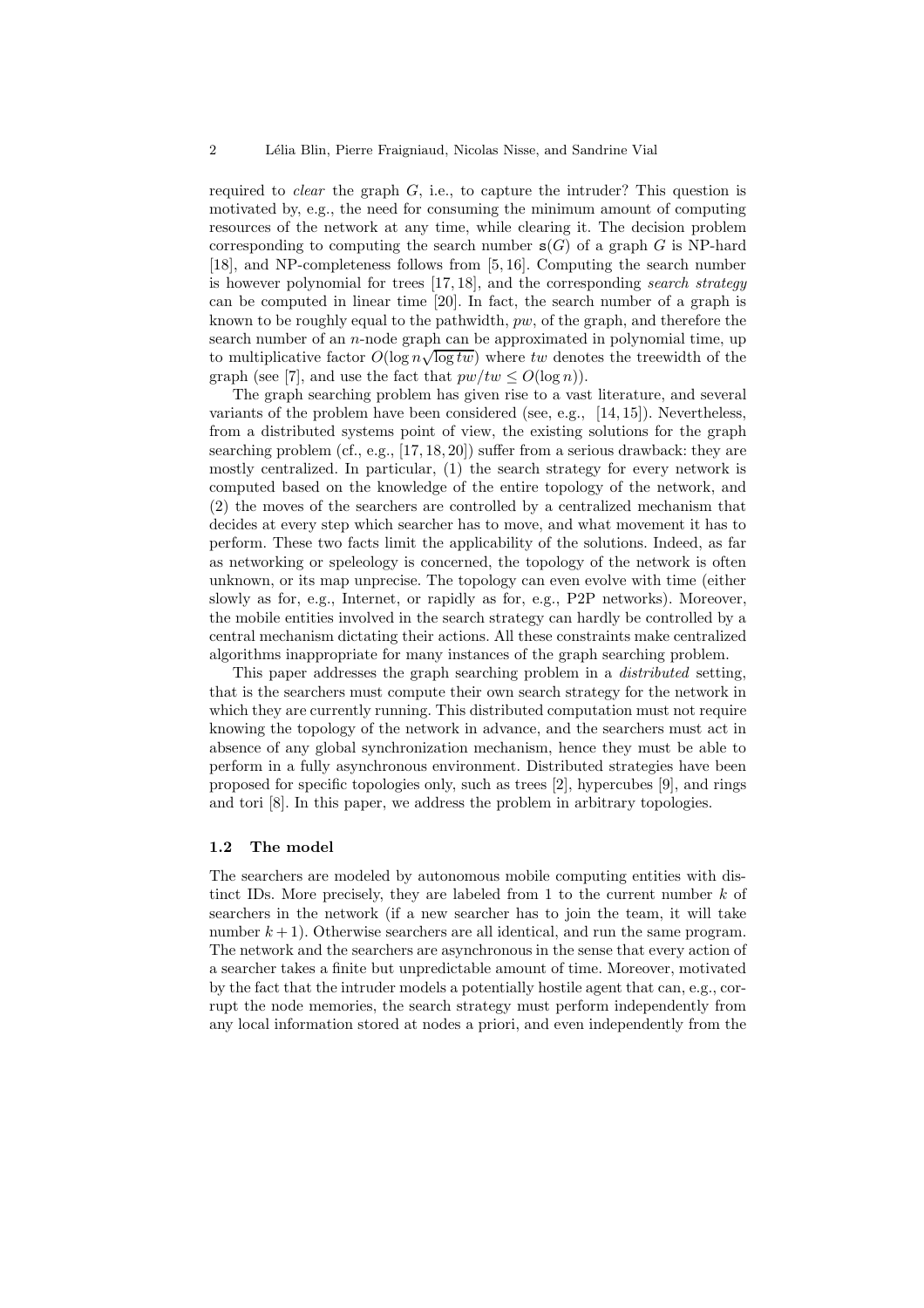node IDs. We thus consider *anonymous* networks, i.e., networks in which nodes do not have labels, or these labels are not accessible to the searchers. The  $deg(u)$ edges incident to any node u are labeled from 1 to  $deg(u)$ , so that the searchers can distinguish the different edges incident to a node. These labels are called port numbers. Every node of the network has a whiteboard in which searchers can read, erase, and write symbols. (A whiteboard is modeling a specific zone of the local node memory that is reserved for the purpose of exchanging information between software agents). At every node, the local whiteboard is assumed to be accessible by the searchers in fair mutual exclusion. Since the content of the whiteboard at every node accessible by the intruder is corruptible, it is the role of the searchers to protect information stored at nodes' whiteboards.

The decisions taken by a searcher at a node (moving via port number  $p$ , writing the word  $w$  on the whiteboard, etc.) is local and depends only on  $(1)$  the current state of the searcher, and (2) the content of the node's whiteboard (plus possibly (3) the incoming port number, if the searcher just entered the node).

The powerful intruder is assumed to be aware of the edge-labeled network topology, and thus it does not need the whiteboards to navigate. In fact, as mentioned before, when the intruder enters a node that is not occupied by a searcher, then it can modify or even remove the content of the local whiteboard.

All searchers start from the same node  $u_0$ , called the *entrance* of the network, or the *homebase* of the searchers. This node  $u_0$  is also a *source* of searchers, in the sense that if the current team of searchers realize that they are not numerous enough for clearing the network, then they can ask for a new searcher, that will appear at the source. Initially, one searcher spontaneously appears at the source. The size of the team will increase until it becomes large enough to clear the network. Basically, the searchers are aiming at expanding a cleared zone around their homebase  $u_0$ , that is at expanding a *connected* sub-network of the network G, containing  $u_0$ , until the whole network is clear. In particular, as the entrance  $u_0$  of the network is a critical node, it has to be permanently protected from the intruder in the sense that the intruder must never be able to access it.

Among all search strategies, *monotone* ones play an important role. A monotone strategy insures that, once an edge has been cleared, it will always remain clear. Monotone strategies guaranty a polynomial number of moves: exactly one move for clearing every edge, plus few moves required by the searchers to set up their positions before clearing the next edge. In the connected setting, the corresponding graph searching parameter is called monotone connected search number starting at  $u_0$  (cf., [2, 3, 13]), and is denoted by  $\mathsf{mcs}(G, u_0)$ .

#### 1.3 Our results

We describe a distributed protocol, called dist\_search, that enables the searchers to clear any asynchronous network in a fully decentralized manner, i.e., the search strategy is computed online by the searchers themselves, after being launched in the network without any information about its topology. To the best of our knowledge, this is the first distributed protocol that addresses the graph searching problem in its whole generality, i.e., for arbitrary network topologies.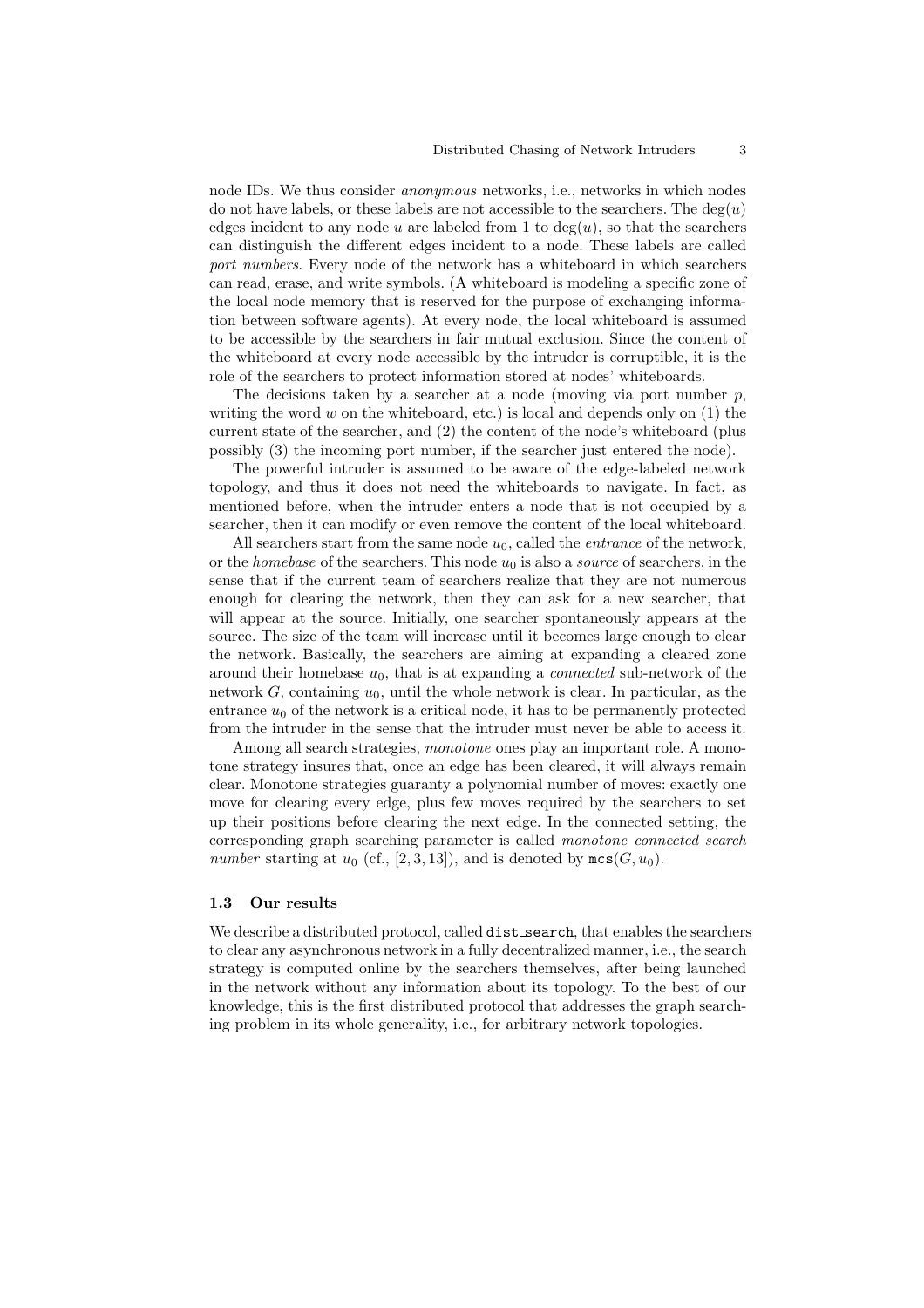The distributed search strategy self-computed by the searchers in an asynchronous environment uses a number of searchers very close to the optimal. Indeed, we prove that the number of searchers involved in the strategy computed by our protocol in a network  $G$  is equal to 1 plus the minimum number of searchers required to clear G by a monotone connected search strategy starting at  $u_0$ , i.e., is equal to  $\operatorname{mcs}(G, u_0) + 1$ . It is known [13] that  $\operatorname{mcs}(G, u_0) \leq s(G)$ [log n]. Hence our protocol is optimal up to a logarithmic factor.

Our protocol is space-efficient from many respects. In particular, it requires only  $O(\log k)$  bits of memory for each of the k searchers involved in the search. This amount of memory is independent from the size  $n$  of the network. Moreover, the amount of information stored at every whiteboard never exceeds  $O(m \log n)$ bits, where m is the number of edges of the network.

To obtain our results, we had to address several problems. First, since the network is a priori unknown to the searchers, they have to explore it. However, this exploration cannot be achieved easily because of the potential corruption of the whiteboards by the intruder. Our protocol insures that exploration and searching are performed somehow simultaneously, and that the whiteboards of cleared nodes remain permanently protected unless there is no need to protect the stored information anymore. Second, as the searchers asynchronously spread out in the network, they become rapidly unaware of their relative positions. Our protocol synchronizes the searchers in a non trivial manner so that an action by a searcher is not ruined by the action of another searcher. Finally, to obtain space-efficient solutions, our protocol takes advantage from the accesses to the whiteboards, to store and read information useful to the searchers: it maintains a stack at every whiteboard, and every searcher at a node has access only to the top of a stack stored locally on the current node's whiteboard, and to few other variables also stored on the whiteboard.

## 2 Main Result and Sketch of the Protocol

The following theorem summarizes the main characteristics of dist search.

**Theorem 1.** For any connected, asynchronous, and anonymous network  $G$ , and any  $u_0 \in V(G)$ , dist\_search enables capturing an intruder in G using searchers starting from the homebase  $u_0$ , and initially unaware of G. The main characteristics of dist search are the following: (1) dist search uses at most  $k =$  $\mathtt{mcs}(G, u_0) + 1$  searchers if  $\mathtt{mcs}(G, u_0) > 1$ , and  $k = 1$  searcher if  $\mathtt{mcs}(G, u_0) = 1$ ; (2) Every searcher involved in the search strategy computed by dist search uses  $O(\log k)$  bits of memory; (3) During the execution of dist\_search, at most  $O(m \log n)$  bits of information are stored at every whiteboard.

Note that the theorem above implies that for networks searchable by a monotone connected search strategy using a constant number of searchers, the protocol dist\_search can be implemented using finite state automata.

Let us briefly sketch Protocol dist\_search and its proof. Given a connected network G, and  $X \subseteq E(G)$ , we denote by  $\delta(X)$  the nodes in  $V(G)$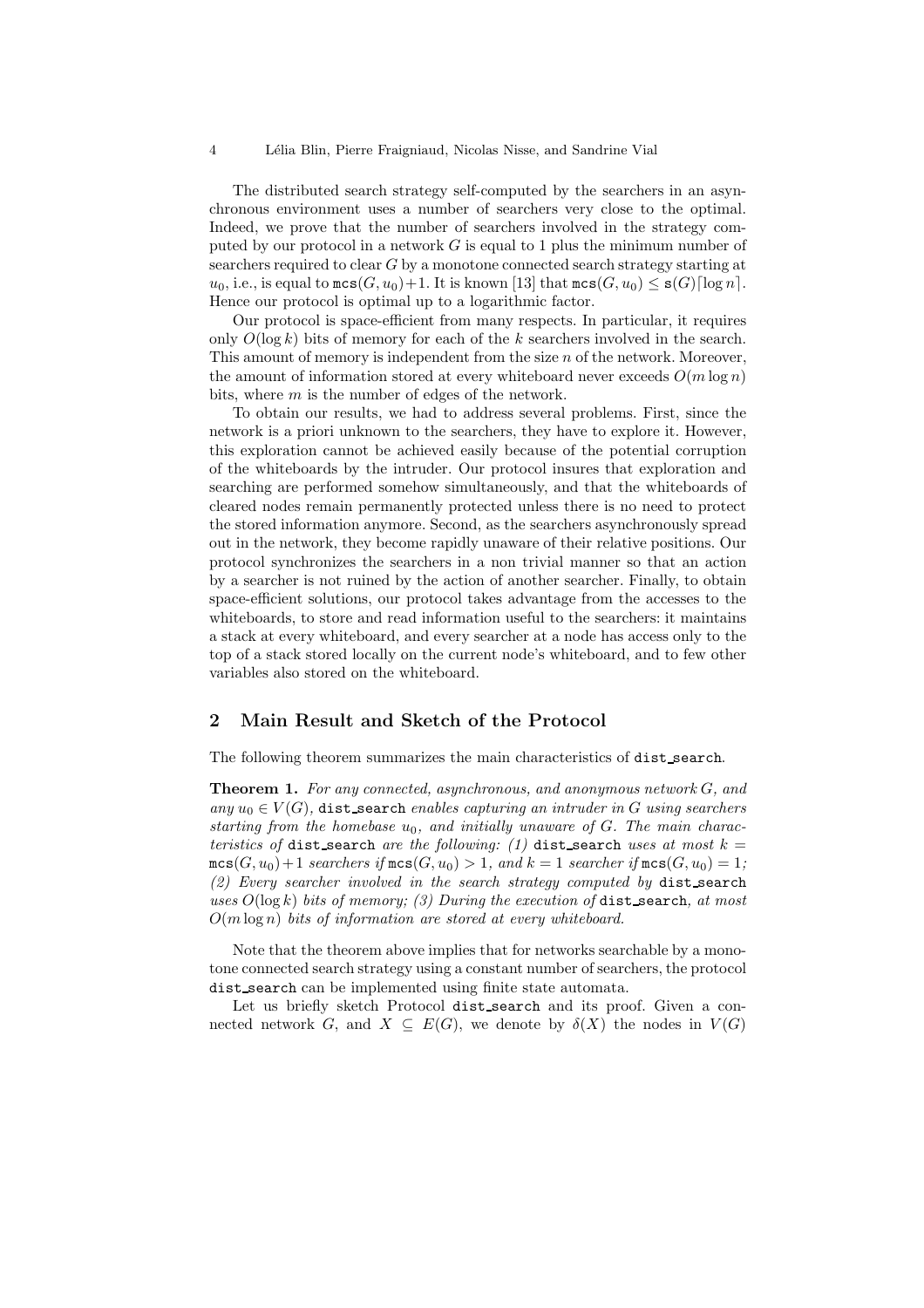that are incident to an edge in X and an edge in  $E(G) \setminus X$ . Given  $k \geq 1$ , we call k-configuration any set  $X \subseteq E(G)$  such that  $|\delta(X)| \leq k$ . The kconfiguration digraph  $\mathcal{C}_k$  of G is defined as follows.  $V(\mathcal{C}_k)$  is the set of all possible k-configurations. There is an arc from X to X' in  $\mathcal{C}_k$  if the configuration X' can be reached from  $X$  by one step of a monotone connected search strategy using at most k searchers (a step of a monotone connected search strategy starting at node  $u_0$  is the action consisting in moving a searcher along an edge, all searchers being initially at  $u_0$ ). The objective of Protocol dist search is essentially to try, for successive  $k = 1, 2, \ldots$ , whether the configuration graph  $C_k$  can be traversed from  $\emptyset$  to  $E(G)$  under the constraint that the searchers starts at  $u_0$ . If yes, then dist\_search completes after having captured the intruder using  $\leq k$  searchers. Otherwise, dist search tries with  $k + 1$  searchers. Note that this approach is similar to the (centralized) parametrized algorithms of the literature (cf., e.g., [1, 10, 11]). However, the difficulty of our approach is to discover whether the configuration digraph  $\mathcal{C}_k$  can be traversed from  $\emptyset$  to  $E(G)$  in a *decentralized* manner.

For a fixed  $k$ , the objective of dist search is to organize the movements of the searchers so that they perform a DFS of  $\mathcal{C}_k$  (again, ignoring the topology of G, and in an asynchronous environment). This objective is achieved according to an order specified by a virtual stack in which are stored information related to the moves of the searchers. Roughly, Protocol dist search constructs all possible states for the virtual stack, according to a lexicographic order on the states of the stack. The difficulty of the protocol is to distribute the virtual stack on the whiteboards so that when a searcher visits a node, it finds on the whiteboard enough information for computing the next step of the search strategy that it should perform. Since the intruder can corrupt the whiteboards, withdrawals from previously visited nodes must be scheduled so that to make sure that no information will be lost. Note here that, albeit the search strategy eventually computed by the searchers is monotone (in the sense that the contents of all the whiteboards describe a monotone search strategy when the protocol completes), failing search strategies investigated before (according to the lexicographic order on the states of the virtual stack) lead to withdrawals, and therefore to recontamination. If all strategies with  $k$  searchers have failed, then the searchers terminate at the homebase, call a new searcher, and restart searching the network with  $k + 1$  searchers.

The additional searcher used by dist\_search, compared to  $mcs(G, u_0)$ , is required for avoiding deadlocks. It is also used to schedule the moves of the other searchers and to transmit few information between the searchers. It could be replaced by simple communication facilities. For instance, if the searchers would have the ability to send to and read from a mailbox available at the homebase, this additional searcher could be avoided. In particular, in the Internet, each searcher would just have to keep in its memory the IP address of the homebase.

The proof of correctness of Protocol dist\_search is twofold. First, we prove the correctness of an algorithm, denoted by  $A$ , that uses a centralized stack for traversing the configuration digraph  $\mathcal{C}_k$ . The second part of the proof consists in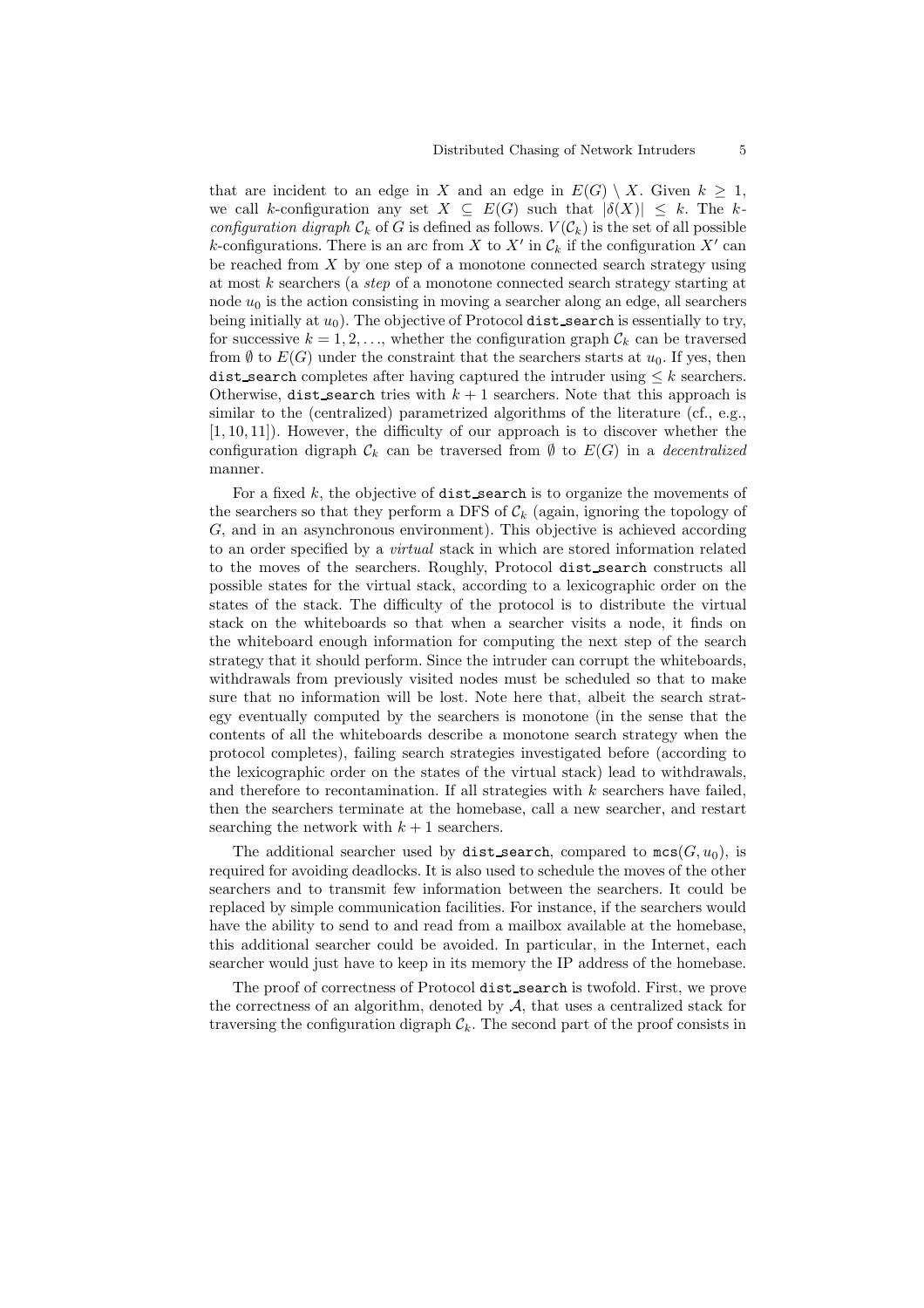proving a one-to-one correspondence between every execution of dist search using a virtual (i.e., decentralized) stack, and every execution of  $A$  using a centralized stack.

## 3 Search strategy using a centralized stack

In this section, we describe the algorithm  $A$  enabling a team of searchers launched in an unknown network to capture an intruder hidden in this network. Algorithm A is not fully distributed because it uses a centralized stack whose top is accessible from every node by every searchers.

#### 3.1 Description of Algorithm  $A$

Algorithm  $A$  uses the notion of *extended moves*, that are triples  $(a_i, a_j, p)$  where  $a_i$  and  $a_j$  denote searchers, and p is a port number.

**Definition 1.** An extended move  $(a_i, a_j, p)$  corresponds to the following: (1) searcher  $a_i$  joins searcher  $a_j$ , and (2) the searcher with the smallest ID among  $a_i$  and  $a_j$  leaves the node now occupied by the two searchers via port p. (Note that  $i = j$  is allowed, in which case  $a_i$  leaves the node it occupies by port p).

The central stack stores extended moves and thus describes a sequence of operations performed by the searchers. More precisely, reading the stack bottomup defines a sequence of operations that describes a partial execution of a search strategy.

**Definition 2.** For a fix parameter  $k \geq 1$ , a state of the virtual stack is valid if there exists a monotone connected search strategy using at most k searchers whose partial execution is described by this state.

By some abuse of terminology, we sometime say that a stack  $Q$  is valid, meaning that the current state  $S$  of the stack  $Q$  is valid. Given a valid state  $S$ of a stack Q, we denote by  $X_S$  the configuration induced by S, that is  $X_S$  is the set of clear edges after the execution of the extended moves in S.

The principle of Algorithm  $A$  is to try, for each  $k = 1, 2, \ldots$ , every possible monotone connected search strategy using  $k$  searchers, until one reaches a situation in which either the whole network is clear, or all search strategies have been exhausted. In the latter case, Algorithm  $\mathcal A$  proceeds with  $k+1$  searchers by calling for a new searcher at the homebase  $u_0$ . From now on, we assume that k is fixed. The k searchers are denoted by  $a_1, \ldots, a_k$ , where the ID of  $a_i$  is simply its index i. Algorithm  $A$  is described in Figure 1. It returns a boolean *possible*. If possible is true then clearing the network with  $k$  searchers is possible, in which case the stack  $Q$  returned by Algorithm  $A$  is valid, and contains a monotone connected search strategy clearing  $G$  with  $k$  searchers.

In Algorithm A, the stack Q is initially empty, and only  $a_1$  is placed at  $u_0$ , the other searchers  $a_2, \ldots, a_k$  are *available*. In addition to the centralized stack  $Q$ ,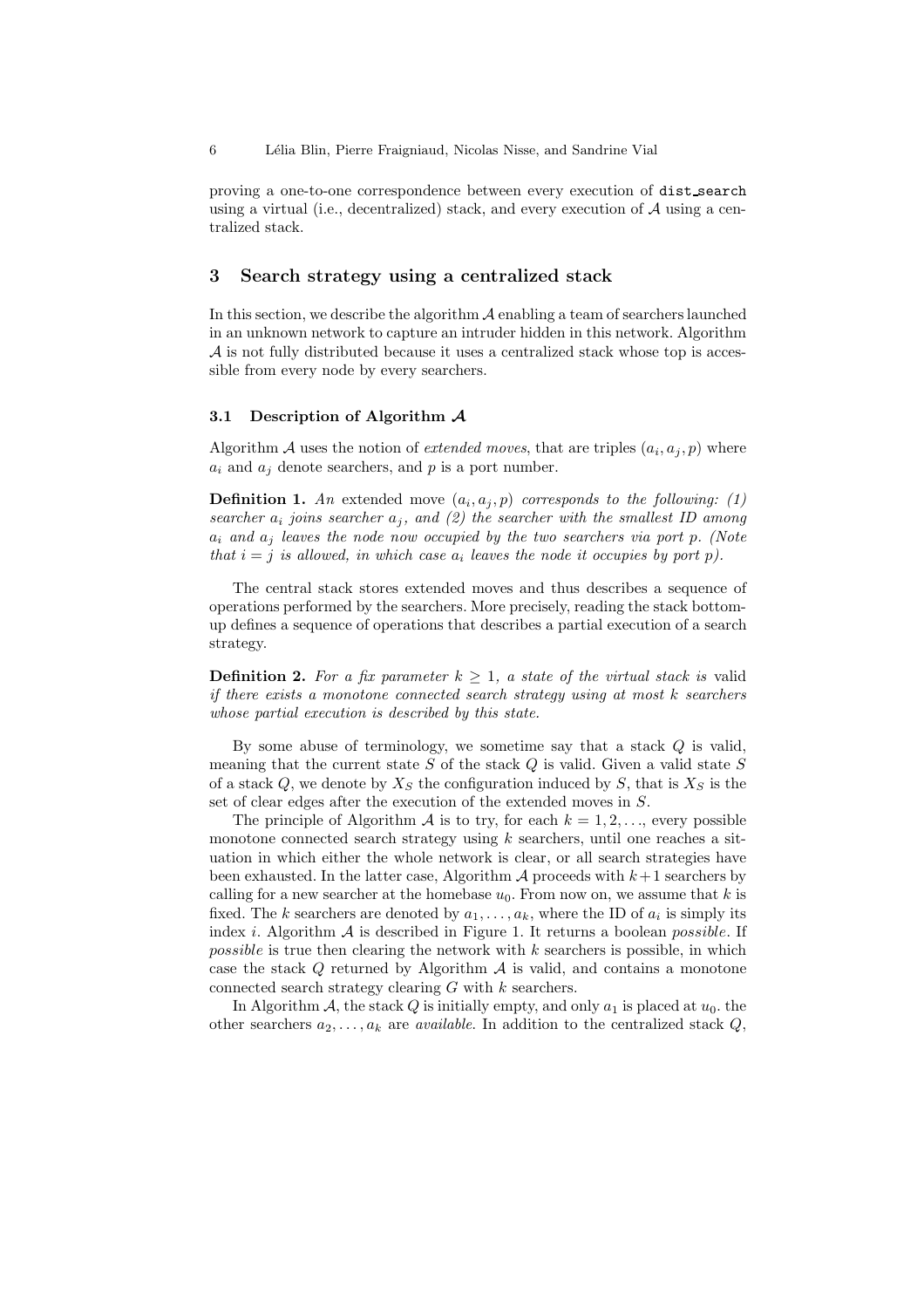Algorithm  $\mathcal A$  uses a global variable *state* that takes two possible values CLEAR or  $BACKTRACK$  whose meaning will appear clear later on. Finally, Algorithm  $A$  uses a boolean variable decided that is false until either a monotone connected search strategy using  $k$  searchers clearing the network is discovered, or all possible monotone connected search strategies using  $k$  searchers have been considered. Hence the main while-loop of Algorithm  $A$  is based on the value of *decided* (cf. Figure 1). This main while-loop mainly contains two blocks of instructions. These blocks are executed depending on the value of *state* (CLEAR or BACKTRACK).

Case CLEAR corresponds to a situation in which Algorithm  $A$  has just cleared an edge, i.e., the last execution of the main while-loop has resulted in pushing some extended move in Q. Case BACKTRACK corresponds to a situation when the last execution of main while-loop has resulted in popping the stack  $Q$ , i.e., has resulted in the recontamination of an edge.

Let us first focus on the case  $state =$  CLEAR. Algorithm A focuses on specific extended moves, only those that do not imply recontamination (this is because  $\mathcal A$  eventually computes a monotone strategy). More formally, let us consider a valid state  $S$  of the stack  $Q$ , i.e.,  $S$  is a sequence of extended moves denoted by  $M_1 | \dots | M_r$ . Pushing an extended move M in Q results in a new state, denoted by  $S|M$ . We say that a extended move M is valid according to Q if  $S' = S|M$ is a valid state. Note that  $A$  does not maintain the set X of clear edges and the set of available searchers. Indeed, given a valid state  $S$  of the stack  $Q$ , one can easily construct  $X<sub>S</sub>$  by executing the partial search strategy described by S. A searcher is then *available* if either it stands at a node not in  $\delta(X_S)$  or it stands at a node also occupied by a searcher of lower index. There is therefore a simple characterization of a valid extended move  $M$  according to a valid state S of Q: If  $S = \emptyset$ , then M is valid if and only if either  $u_0$  is a 1-degree node and  $M = (a_1, a_1, 1)$ , or  $k > 1$  and  $M = (a_2, a_1, 1)$ . If  $S \neq \emptyset$ ,  $M = (a_i, a_j, p)$  is valid according to Q if and only if either  $i = j$ ,  $a_i$  stands at a node  $u \in \delta(X_S)$ , and p is the only contaminated port of node u, or  $i \neq j$ ,  $a_i$  is available,  $a_j$  stands at a node  $u \in \delta(X_S)$ , and p is a contaminated port of node u.

The first instruction of the case  $state = \text{CLEAR}$  consists in checking whether there exists a valid extended move according to  $Q$ . The key issue is to choose which extended move to apply, among all possible valid extended moves. For this choice, the extended moves are ordered in lexicographic order.

**Definition 3.** Let  $M = (a_i, a_j, p)$  and  $M' = (a_{i'}, a_{j'}, p')$  be two extended moves. We define  $M \prec M'$  if and only if either  $(i < i')$ , or  $(i = i'$ , and  $j < j'$ ), or  $(i = i', j = j', and p < p').$ 

If there is an extended move that is valid according to Q then Algorithm A chooses the one that has minimum lexicographic order among all extended moves that are valid according to Q. If there is no extended moves that are valid according to  $Q$ , then  $A$  switches to the state BACKTRACK. For this purpose, the last move in  $Q$  is popped out, and stored in the global variable  $M_{last}$ . If fact, if  $Q = \emptyset$ , then backtracking is not possible, and A decides that k searchers are not sufficient to clear the network.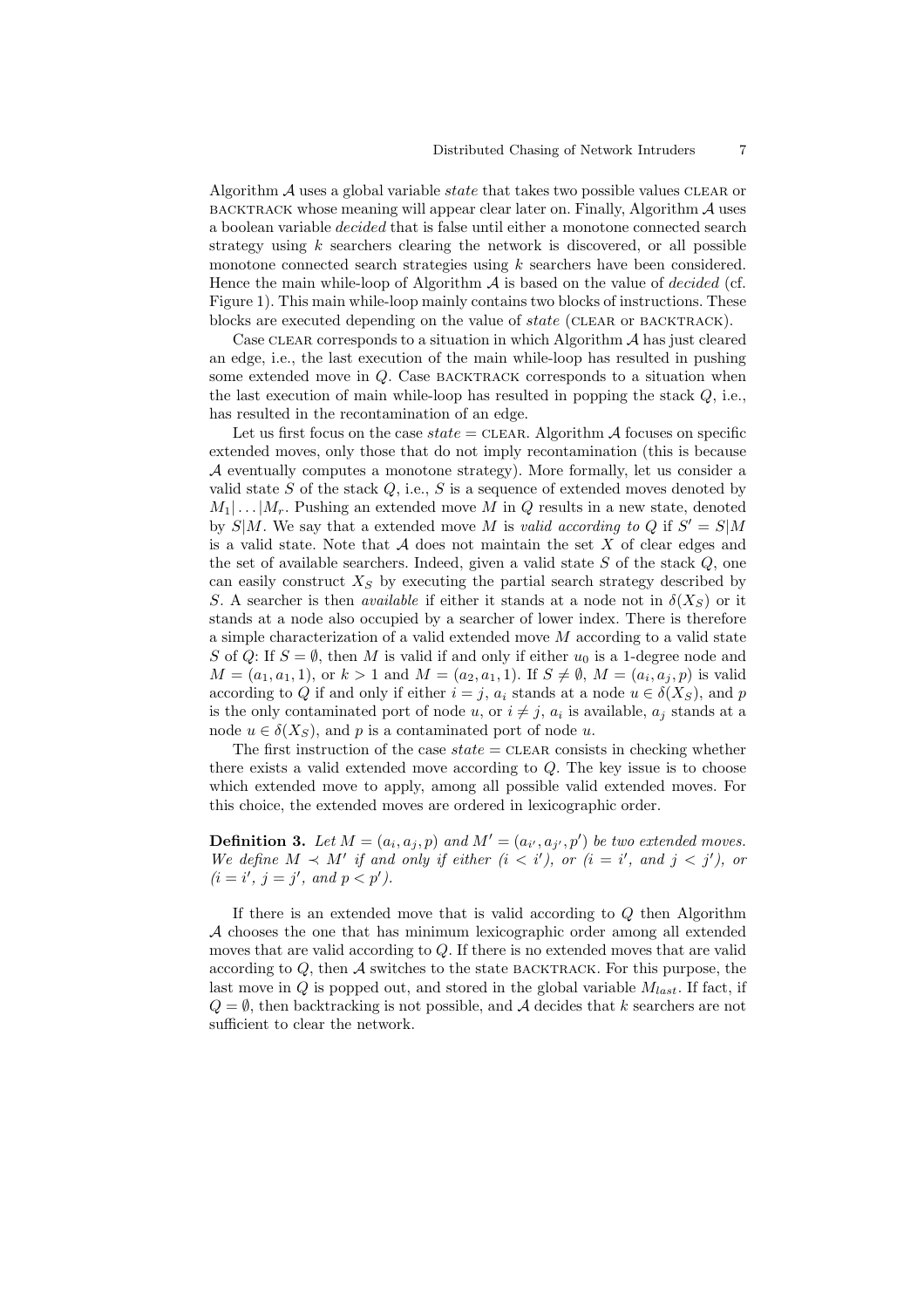

Fig. 1. The Algorithm  $A$ 

Let us now focus on the case  $state = BACKTRACK$ . A considers the move  $M_{last}$ . If there is an extend move  $M \succ M_{last}$  that is valid according to the stack, then  $A$  performs the smallest such move by pushing  $M$  in the stack, and going back to state CLEAR. Otherwise  $A$  carries on backtracking by popping out the last extended move from the stack.

## 3.2 Property of Algorithm A

**Lemma 1.** Algorithm A completes for  $k = \text{mcs}(G, u_0)$ , and then the stack Q describes a monotone connected search strategy for  $G$  starting at  $u_0$  and using k searchers.

Sketch of proof. First we prove that, after any execution of the *while-loop*, the state of the stack is valid. The main tools for the proof in then an ordering of the states of the stack. We order them the same way we ordered extended moves. Precisely, given  $S = M_1 | \cdots | M_r$  and  $S' = M'_1 | \cdots | M'_{r'}$ , two states of the stack  $Q, S \prec S'$  if and only if there exists  $i \leq \min\{r, r'\}$  such that  $M_i \prec$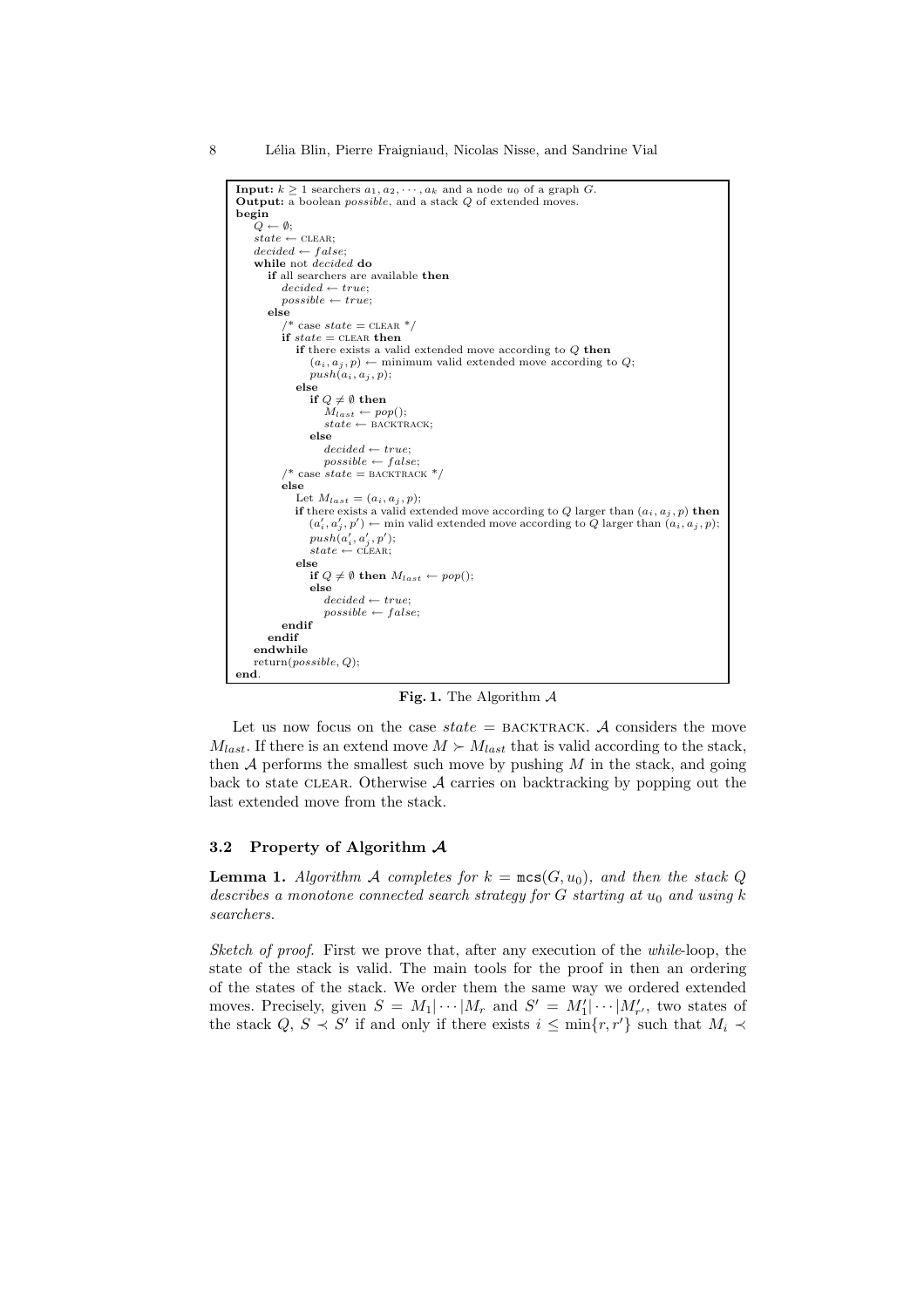$M'_i$  and, for any  $j \leq i$ ,  $M_j = M'_j$ . Also, let us say that a valid sequence of extended moves is *complete* if the corresponding search strategy clears the whole network. Consider  $S = M_1 | \dots | M_r$  a sequence of extended moves corresponding to a partial execution of a search strategy using at most k searchers. We prove that either there exists a complete sequence  $S'$  of extended moves with  $S' \prec$ S, or Algorithm A eventually computes state S of the stack. Based on these preliminary results, we prove that if  $\text{mcs}(G, u_0) > k$  then Algorithm A returns  $(false, \emptyset)$  for k. Conversally, we prove that if  $mcs(G, u_0) = k$ , and if S is the smallest complete sequence of valid extended moves corresponding to a monotone connected search strategy in G starting from  $u_0$ , then Algorithm  $A$  returns  $(true, Q)$  for k, where Q is in state S. As a direct consequence of these results, we get that Algorithm A computes a minimal monotone connected search strategy<br>starting from  $u_0$  in  $G$ . starting from  $u_0$  in  $G$ .

## 4 Fully Distributed Search Strategy

In this section, we describe the main features of protocol dist\_search. In this description, we assume that searchers are able to communicate by exchanging messages of size  $O(\log k)$  bits where k is the number of searchers currently involved in the search. With this facility, we will show that dist search captures the intruder with  $\text{mcs}(G, u_0)$  searchers. Using an additional searcher for implementing communications between the  $\mathtt{mcs}(G, u_0)$  other searchers, dist search captures the intruder with  $\mathsf{mcs}(G, u_0) + 1$  searchers in total. Assuming that the searchers can communicate by exchanging messages is only for the purpose of simplifying the presentation. Moreover, for the sake of simplicity, we assume that two searchers on the same node can "see" each other. Obviously, this can be implemented with the whiteboards, but would unnecessarily complicate the presentation. First, we describe the data structure used by dist search.

#### 4.1 Data Structure of dist search

Every searcher has a state variable that can take  $k+2$  different values where k is the current number of searchers. These  $k+2$  states are: CLEAR, BACKTRACK, and (HELP, j), for  $j = 1, ..., k$ . Initially, all searchers are in state CLEAR. During the execution of the protocol,  $(1)$  a searcher is in state CLEAR if it has just cleared an edge; (2) a searcher is in state backtrack if it has just backtracked through an edge that it has previously cleared; and (3) a searcher is in state (HELP,  $j$ ) if it is aiming at joining the searcher  $j$  to help him clearing the network (i.e., one of them will guard a node, while the other will clear an edge incident to this node).

The messages that searchers can exchange are of four types: start, move, help and sorry. (1) start is an initialization message that is only used to start Protocol dist search (only agent  $a_1$  receives this message, at the very beginning of the protocol execution). (2) If a searcher i receives a message (move, j) from some searcher  $a_i$ , then it is the turn of searcher  $a_i$  to proceed. (As it should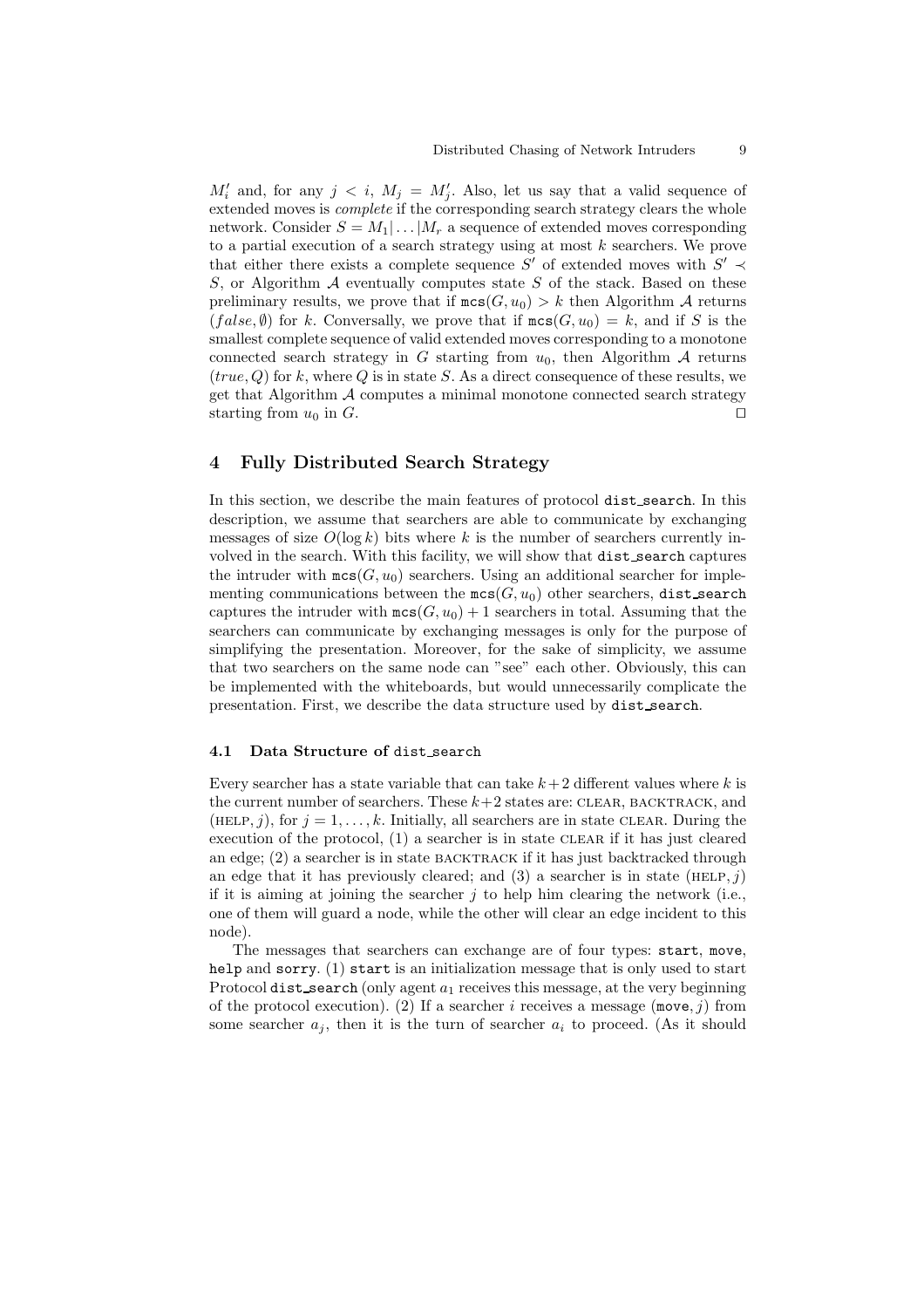appear clear later, the searchers schedule themselves so that exactly one searcher performs an action at a time). (3) If a searcher  $a_i$  receives a message (help, j) from some searcher  $a_j$ , then  $a_j$  is currently just arriving at the same node as  $a_i$  to help  $a_i$ . (Note that  $a_i$  and  $a_j$  could use the whiteboard to communicate, and this type of messages is just used for a purpose of unification with the other message types). (4) If a searcher  $a_i$  had received a message (move, j) or (help, j) from some searcher  $a_i$  and, after having possibly performed several actions, it turns out that these actions are useless, then  $a_i$  sends a message (sorry, i) back to searcher  $a_i$ .

The whiteboard of every node contains a local stack, and two vectors direc− tion<sup>[]</sup> and cleared\_port<sup>[]</sup>. The protocol insures that, after the node has been visited by a searcher,  $\text{direction}[0]$  indicates the port number to take for reaching the homebase, and, for  $i > 0$ , direction is the port number of the edge that searcher  $a_i$  has used to leave the current node the last time it was at this node. At node v, for any  $1 \leq p \leq \deg(v)$ , cleared port $[p] = 1$  if and only if the edge corresponding to the port number  $p$  is clear.

When a searcher at a node  $v$  decides to perform any action, it saves a *trace* of this action in the local stack. A trace is a triple  $(X, a, x)$  where X is a symbol, a is a searcher's ID, and  $x$  is either a port number, or a searcher's ID, depending on symbol X. More precisely: (1)  $(CC, i, p)$  means that p is the only contaminated (C) port, and searcher  $a_i$  decided to clear (C) the edge that corresponds to p; (2)  $(CJ, i, p)$  means that some searcher joined (J)  $a_i$  at this node, and  $a_i$  decided to clear (C) the edge that corresponds to p; (3)  $(JJ, i, j)$  means that searcher  $a_i$ decided to join (J) the searcher  $a_i$ ; (4)  $(RT, i, j)$  means that searcher  $a_i$  received (R) a message from searcher  $a_j$ ; (5)  $(ST, i, j)$  means that searcher  $a_i$  decided to send (S) a message to searcher  $a_i$ ; (6)  $(AC, i, p)$  means that searcher  $a_i$  arrived (A) at v by port p after clearing (C) the corresponding edge; (7)  $(AH, i, p)$  means that searcher  $a_i$  arrived (A) at v by port p in order to join another (H) searcher.

#### 4.2 The protocol dist search

The protocol dist search organizes the movements of the searchers, and the messages exchanged between the searchers, in a specific order. Based on a lexicographic order of the searchers' actions, dist search orders them in order to always execute the smallest action that can be performed. The principle of dist search is to try every possible monotone connected search strategy using  $k$  searchers, until either the whole graph is clear, or no searcher can move without implying recontamination. In the latter case, the searcher that made the last move backtracks, and dist search tries the next action according to the lexicographic order on the actions.

The termination of dist search is insured as follows. The graph is cleared at time  $t$  if and only if all searchers are occupying clear nodes at this time, i.e., nodes whose all incident edges are clear. This configuration is identified by the searchers because searcher  $a_1$  tries to help all the other searchers, from  $a_2$  to  $a_k$ , but none of them needed help. Conversely, the searchers identify that k searchers are not sufficient to clear the graph when they are all occupying the homebase,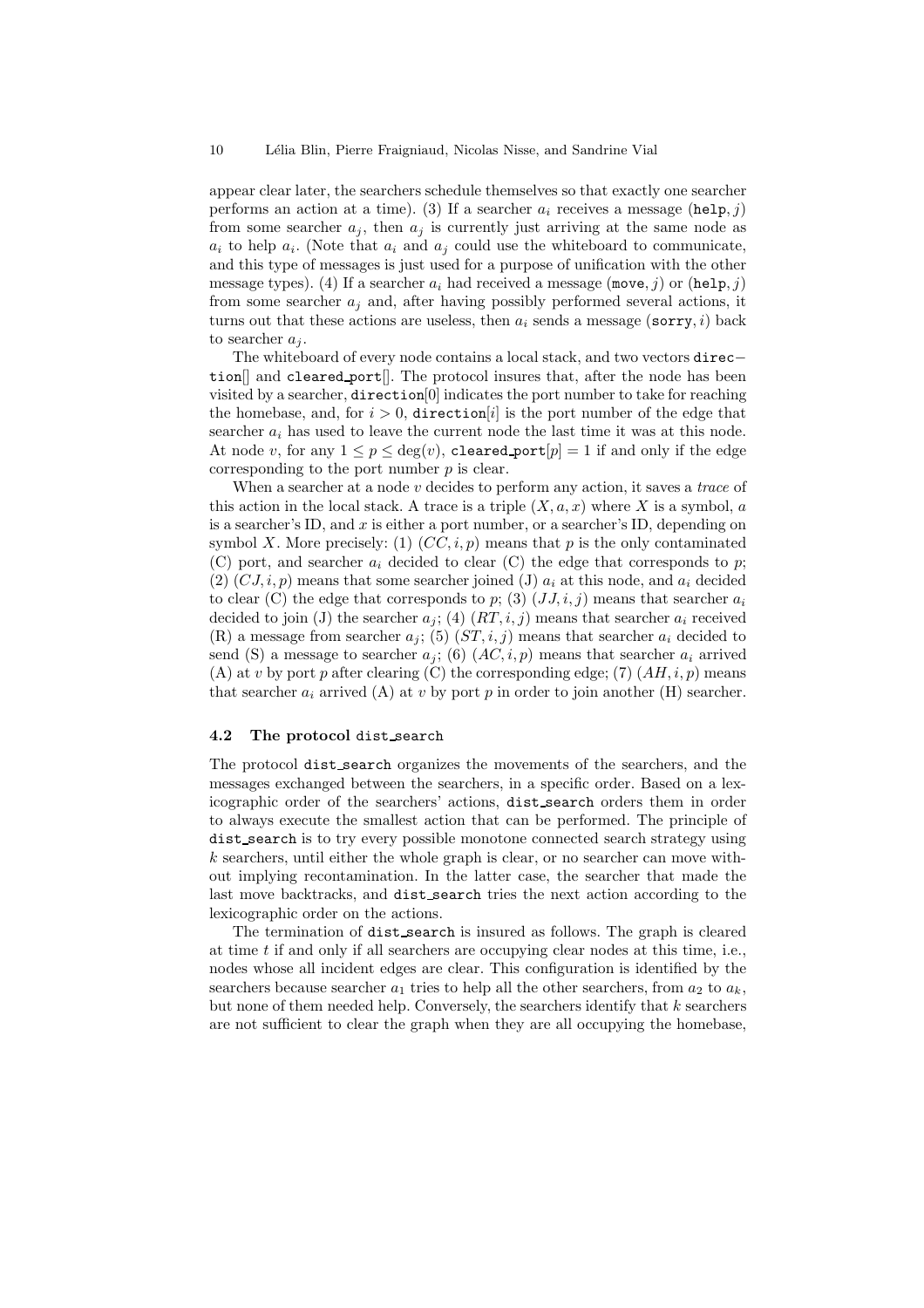```
Program of searcher i at node v.
begin
/* Searcher i receives a message */Case:
    message = startdecide();
    message = (move, j)push(RT, i, j);decide();
    message = (help, j)<br>push(RT, i, j);
        p \leftarrow smallest contaminated port;<br>clear_edge(CJ, i, p)
    message = (sorry, j)
       back();<sup>*</sup> Searcher i arrives at node v by port p<sup>*</sup>/
                                                          Case:
                                                              state = CLEARif no other searcher is at v then
                                                                     erase whiteboard;
                                                                  direction[0] \leftarrow p;<br>cleared_port[p] \leftarrow 1;<br>push(AC, i, p);if i \neq 1 then
                                                                     push(ST, i, 1);send message (\text{move}, i) to 1;
                                                                  else decide();
                                                               state = (HELP, i)
                                                                  push(AH, i, p);join(j);state = BACKTRACKback();end
```
Fig. 2. Skeleton of Protocol dist search

and try to pop the local stack that is empty. In this case,  $a_1$  calls for a new searcher, and the  $k + 1$  searchers are ready to try again capturing the intruder from the homebase.

A skeleton of the protocol dist search is given in Figures 2-3. More precisely, Figure 2 describe the global behavior of a searchers, using subroutines described in Figure 3. A searcher reacts to either the reception of a message (cf. left part of Figure 2), or to its arrival at a node (cf. right part of Figure 2). The message type start is uniquely for the purpose of the initialization: initially, searcher  $a_1$ receives a message start (and hence calls procedure  $decide()$ ).

If searcher  $a_i$  receives a message (move, j), then, by definition of such a message, it simply means that it is the turn of  $a_i$  to proceed. Therefore,  $a_i$  writes on the whiteboard of the node where it is currently standing that received a message from searcher  $a_i$  giving it turn to proceed. For this purpose,  $a_i$  pushes  $(RT, i, j)$  in the local stack. The nature of the next actions of  $a_i$  depends on the result of procedure  $decide()$ . Let us list all other cases depending on the message received by  $a_i$ . If  $a_i$  receives a message (help, j) then it means that  $a_j$ has just arrived at the same node as  $a_i$  to help him. Thus,  $a_i$  pushes  $(RT, i, j)$ in the local stack, and clears the edge with the smallest port number  $p$  among all contaminated edges incident to the node where  $a_i$  is standing. This action is performed by calling procedure *clear edge*( $CJ$ , *i*, *p*). Finally, if  $a_i$  receives a message (sorry, j), then it means that  $a_i$  had sent a message (move, i) or a message (help, i) to  $a_j$  but  $a_j$  could not do anything, or all actions  $a_j$  attempted lead to backtracking. Therefore,  $a_i$  calls procedure  $back()$  to figure out which searcher it can help next.

The action of searcher  $a_i$  arriving at some node v by port p depends on its local state. In state (HELP, j),  $a_i$  aims at joining  $a_j$  to help him clearing the network. Hence  $a_i$  pushes  $(AH, i, p)$  in the local stack to indicate that it arrived here by port  $p$  in order to join another searcher, and then calls procedure *join*() to figure out what to do next in order to join  $a_j$ . Procedure *join*() uses indications on whiteboards. Recall that if  $a_i$  was at a node, the whiteboard contains in direction j the port number through which  $a_i$  left that node.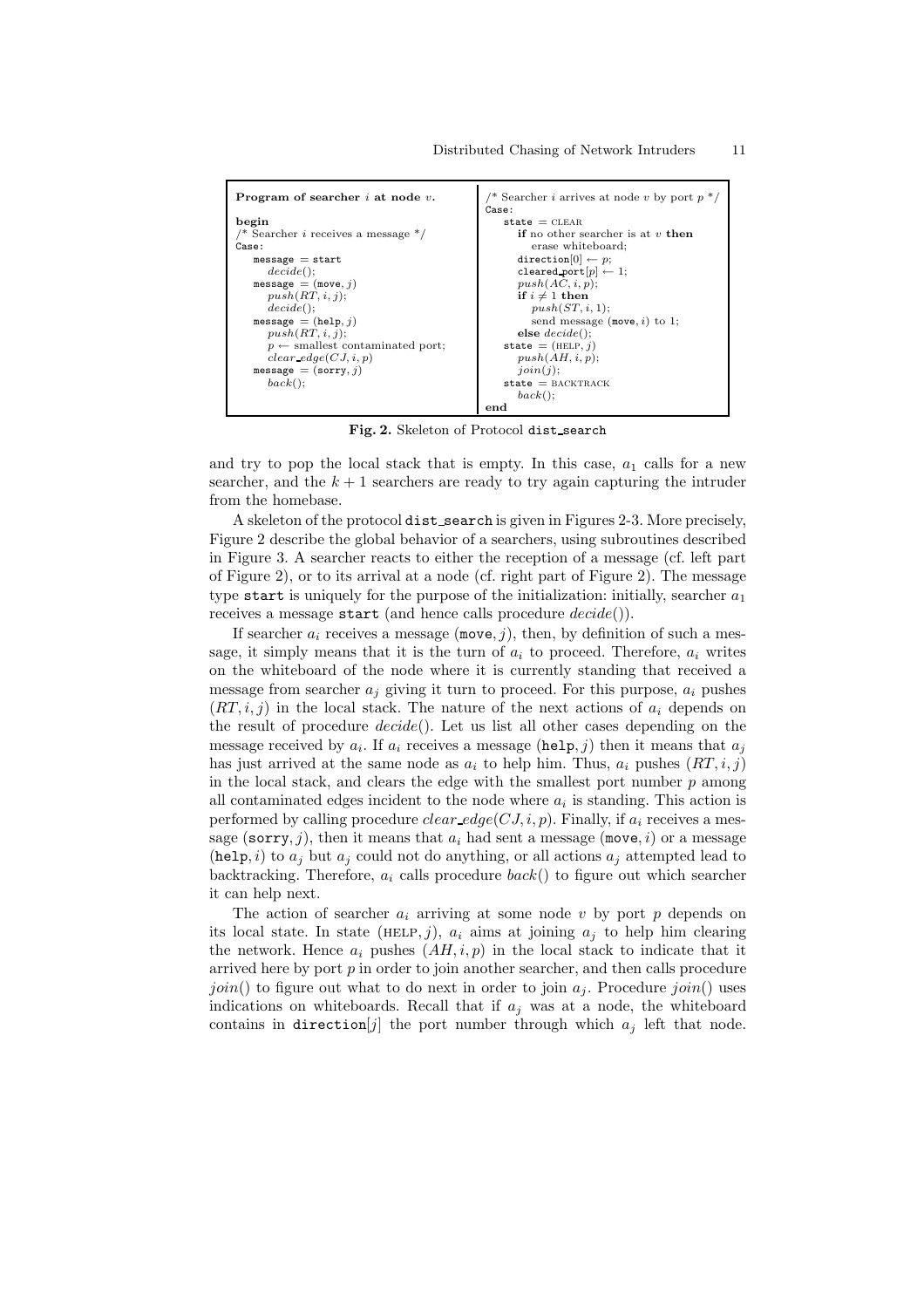12 Lélia Blin, Pierre Fraigniaud, Nicolas Nisse, and Sandrine Vial



Fig. 3. Procedures clear\_edge, next\_searcher and move.

Agent  $a_i$  returns to the homebase using direction<sup>[0]</sup> until it passes through a node where direction  $j$  is set, in which case  $a_i$  starts following this direction to eventually find  $a_j$ . In state BACKTRACK,  $a_i$  simply calls procedure  $back()$  to carry on its backtracking. The case where  $a_i$  arrive at a node v in state CLEAR is more evolved. If there is no other searcher at v then  $a_i$  erases the whiteboard since it was accessible to the intruder, and thus its content is meaningless (when a searchers arases a whiteboard, it reset all local variables to 0, and the stack to  $\emptyset$ ). Then  $a_i$  sets direction [0] to p to indicate that it arrived here via port p, and sets cleared port  $[p]$  to 1 to indicate that the edge of port p is clear.  $a_i$ then pushes  $(AC, i, p)$  in the local stack at v to indicate that indeed  $a_i$  arrived at  $v$  by port  $p$  after clearing the corresponding edge. At this point, the behavior of  $a_i$  depends on whether  $i = 1$  or not. While  $a_1$  simply calls  $decide()$  to figure out what to do next,  $a_i$  for  $i > 1$  proposes to  $a_1$  to proceed next. For this purpose,  $a_i$ sends a message (move, i) to  $a_1$ . Of course, to keep trace of this action,  $a_i$  pushes  $(ST, i, 1)$  in the local stack.

Remark. Note that the actions are ordered. For instance, if several incident edges can be cleared then the cleared one is with the smallest port number. Similarly, after clearing an edge,  $a_i$  proposes to the smallest searcher  $a_1$  to proceed next. Protocol dist search always tries to perform the smallest action. This is in particular the role of procedure *next searcher(i)* described on the right side of Figure 3. This procedure aims at determining which searcher  $a_i$  proceeds next. In the case where  $a_i$  is the searcher with smallest index occupying the node,  $j = i + 1$ . Otherwise, i.e.,  $a_i$  is not the searcher with smallest index occupying the node, j is the smallest index  $> i$  such that  $a_i$  is not occupying the same node as  $a_i$ . Once j is found,  $a_i$  offers to  $a_j$  to proceed next, by sending it a message (move,  $i$ ). As always, a trace of this action is kept at the current node by pushing  $(ST, i, j)$  in the local stack. If there is no  $a_i$  with  $j > i$  occupying a node different from the one occupied by  $a_i$ , then  $a_i$  calls  $back()$  for the purpose of backtracking.

The procedures  $clear\_edge()$  and  $move()$  described in the left side of Figure 3 execute clearing an edge, and traversing an edge, respectively. (Of course, clearing an edge requires traversing it). Procedures  $decide()$ , back(), and join() are avoided due to lack of space.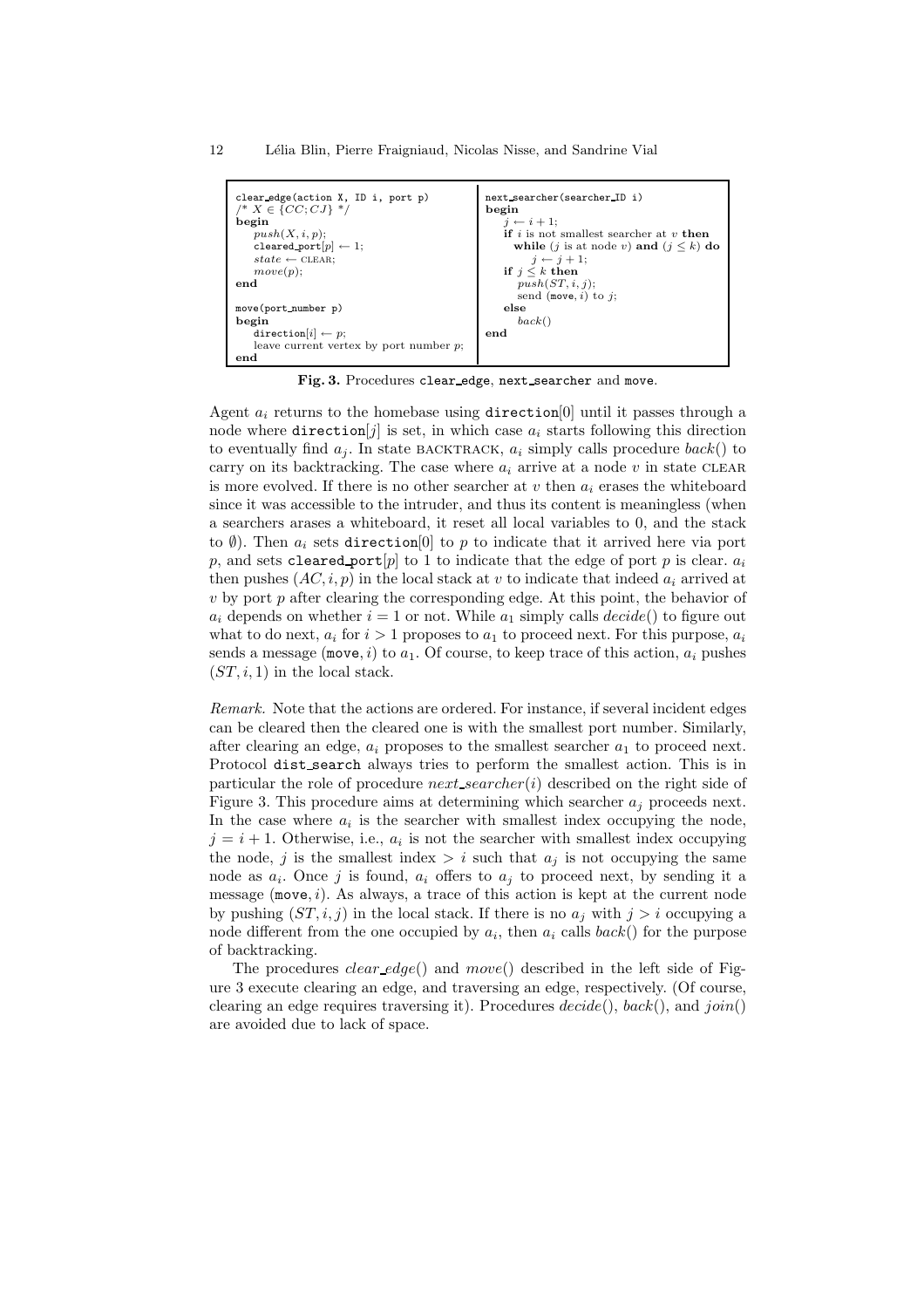## 5 Sketch of Proof of dist search

First, one can check that at any step of dist search there is only one operation performed, on only one of the stacks distributed over all nodes of the network. Indeed, only the searcher who has just received a message can perform an action, and in particular modify a stack. Thus we can define a *virtual stack*,  $Q_{virtual}$ , where we push or pop all the moves performed by the searchers, instead of pushing or popping them in and out of the distributed stacks.

Precisely, a move is a pair  $(a_i \rightarrow a_j, p)$  to be interpreted as follows. If  $i \neq j$ , then  $(a_i \rightarrow a_j, p)$  means that  $a_i$  leaves its current node by port p with the objective of joining  $a_j$ . The move  $(a_i \rightarrow a_i, p)$  means that  $a_i$  leaves its current node by port  $p$ , for clearing the corresponding edge. Clearly, an extended move corresponds to a sequence of moves. From the interpretation above, the extended move  $(a_i, a_i, p)$  is identical to the move  $(a_i \rightarrow a_i, p)$ , and if  $i \neq j$  then the extended move  $(a_i, a_j, p)$  is identical to the sequence of moves

$$
(a_i \rightarrow a_j, p_1), (a_i \rightarrow a_j, p_2), \ldots, (a_i \rightarrow a_j, p_\ell), (\min\{a_i, a_j\} \rightarrow \min\{a_i, a_j\}, p)
$$

where  $p_1, \ldots, p_\ell$  is a sequence of port numbers corresponding to a clear path from the node occupied by  $a_i$  to the node occupied by  $a_j$  when the extended move  $(a_i, a_j, p)$  is considered.

 $Q_{virtual}$  is updated in the following way. At every execution of the Procedure move(), we push or pop a move in  $Q_{virtual}$  as follows. If  $a_i$  applies move(p) during the execution of Procedure *clear edge*( $X, i, p$ ), then the move  $(a_i \rightarrow a_i, p)$ is pushed in  $Q_{virtual}$ . If  $a_i$  applies  $move(p)$  during the execution of Procedure join(j), then the move  $(a_i \rightarrow a_j, p)$  is pushed in  $Q_{virtual}$ . Finally, if a searcher applies  $move(p)$  during the execution of Procedure back(), then  $Q_{virtual}$  is popped.

With this definition of  $Q_{virtual}$ , we show that the stack  $Q$  of the centralized algorithm A, and the virtual stack  $Q_{virtual}$  are equivalent in the following way. Let  $Q = M_1 \cdots M_r$  be a sequence of extended moves (possibly empty).  $Q_{virtual}$ is strongly equivalent to Q if, for any  $1 \leq j \leq r$ , there exists a sequence of moves  $S_j$  equivalent to  $M_j$  such that  $Q_{virtual} = S_1 | \cdots | S_r$ .  $Q_{virtual}$  is weakly equivalent to Q if for any  $1 \leq j \leq r$ , there exists a sequence of moves  $S_j$ equivalent to  $M_j$  such that  $Q_{virtual} = S_1 | \cdots | S_r | S_{r+1}$  where  $S_{r+1} = (a_i \rightarrow a_j)$  $(a_{i'}, p_1), (a_i \rightarrow a_{i'}, p_2), \ldots, (a_i \rightarrow a_{i'}, p_\ell)$  where  $p_1, \ldots, p_\ell$  is a sequence of port numbers corresponding to a path from a searcher  $a_i$  to a searcher  $a_{i'}$ , in the cleared part of the graph corresponding to the configuration associated to Q in state  $M_1 | \cdots | M_r$ .

Two strongly equivalent stacks correspond to exactly the same strategy (i.e., at the end of both strategies, the set of cleared edges, and the positions of the searchers are the same). If  $Q$  and  $Q_{virtual}$  are weakly equivalent, then the strategy associated to  $Q_{virtual}$  consists in performing the strategy associated to Q and then to move some searcher to the node occupied by some other searcher (via a path in the cleared part of the graph, and without recontamination).

The proof of dist\_search proceeds by considering the algorithm step by step, where a step is a moment of the execution where an edge is either cleared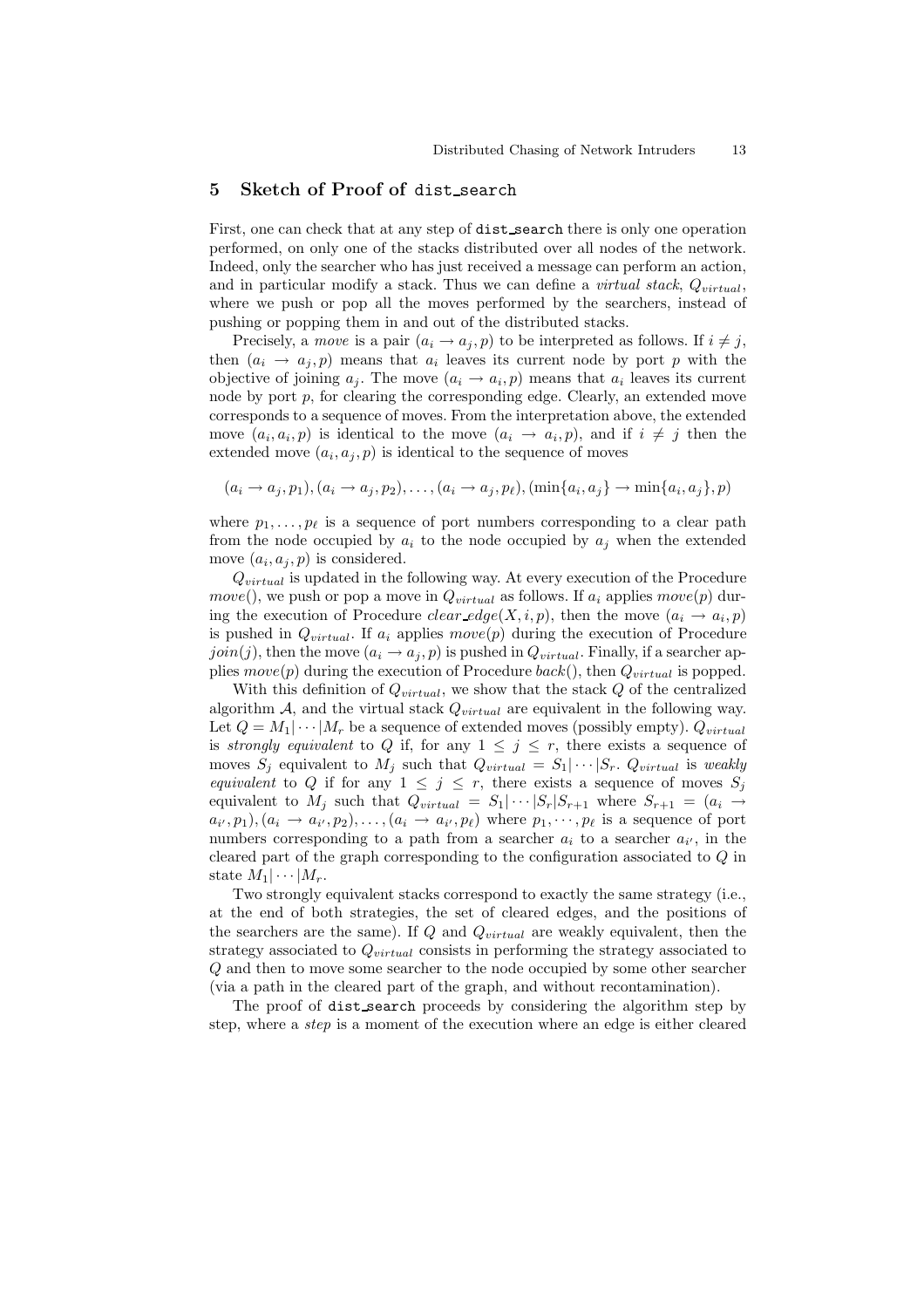or recontaminated. That is, a step of dist search denotes a step of its execution when a move of type  $(a_i \rightarrow a_i, p)$  is pushed in or popped out  $Q_{virtual}$ .

Formally, we prove that, for any  $t \geq 0$ , the virtual stack  $Q_{virtual}$  after step t of dist search is equivalent to the stack  $Q$  constructed by  $A$ . In other words, we prove that, at any step  $t > 0$ , both algorithms construct the same partial strategy, that is the cleared subgraph and the positions of the searchers that guard the border of this cleared subgraph are the same for both strategies. Simultaneously, we prove that for any step, when an extended move is popped out in  $A$ , all the traces of the equivalent sequence of moves in dist search are removed from the distributed whiteboards.

Our proof is by induction on number of steps. Let us assume that the centralized stack  $Q$  and the virtual stack  $Q_{virtual}$  are equivalent up to step t. We consider the next step. The difficulty of the proof is in the number of different cases to consider. There are actually exactly fourteen cases to consider, grouped in two groups:

- Group A: Q and  $Q_{virtual}$  just cleared an edge e. The first case is if the graph is entirely clear. Otherwise there are 3 cases: (1) a searcher can clear a new edge alone, or (2) a searcher can join another searcher and one of them can clear a new edge, or (3) no other edge can be cleared and the clearing of e has to be canceled. These cases have to be combined with 3 other cases depending on the way e has been cleared. Thus Group A yields 7 cases in total.
- Group B:  $Q$  and  $Q_{virtual}$  just cancelled the clearing of an edge. Then, either another edge e can be cleared, or no other edge can be cleared (and the last cleared edge, say  $e'$ , has to be canceled). In the former case, there are 3 subcases depending on the type of move that has been popped out the stack (canceling corresponding to popping out the stack). In the latter case, there are 4 subcases depending on the way  $e'$  had been cleared. Thus Group B yields 7 additional cases.

The proof of correctness consists in a careful analysis of each of these 14 cases. Finally, every agent uses at most  $O(\log k)$  bits of memory to store the label of another agent in state (HELP, j). The whiteboard size is  $O(m \log n)$  by a careful analysis of the protocol.

## References

- 1. S. Arnborg, D. Corneil, and A. Proskurowski. Complexity of finding embeddings in a k-tree. SIAM J. Alg. Disc. Meth. 8(2):277-284, 1987.
- 2. L. Barrière, P. Flocchini, P. Fraigniaud, and N. Santoro. Capture of an intruder by mobile agents. In 14th ACM Symp. on Parallel Algorithms and Architectures (SPAA), pages 200-209, 2002.
- 3. L. Barrière, P. Fraigniaud, N. Santoro, and D. M. Thilikos. Searching is not jumping. In 29th Workshop on Graph Theoretic Concepts in Computer Science (WG), Springer-Verlag, LNCS 2880, pages 34–45, 2003.